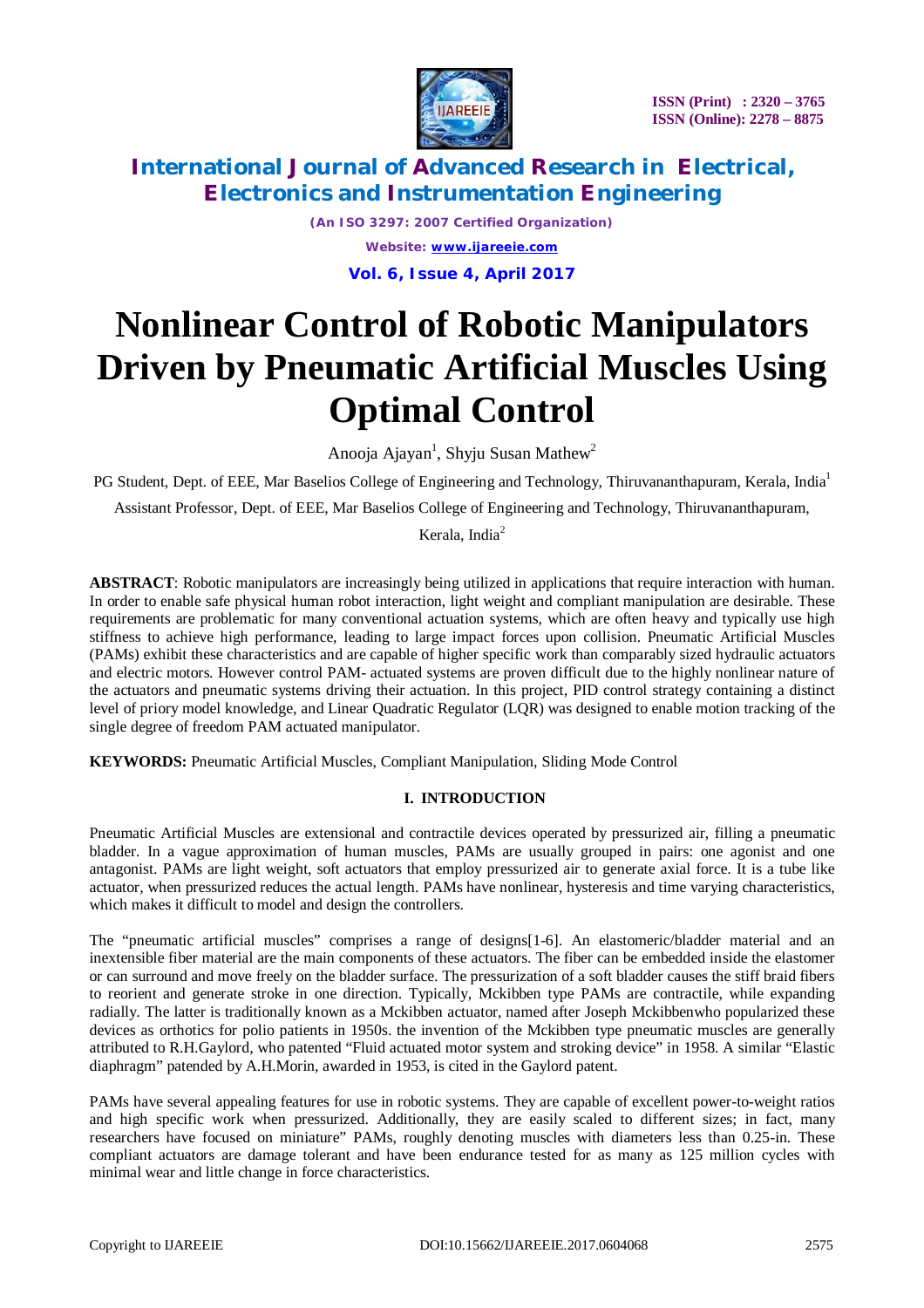

*(An ISO 3297: 2007 Certified Organization)*

*Website: [www.ijareeie.com](http://www.ijareeie.com)*

## **Vol. 6, Issue 4, April 2017**

In some applications, PAMs are employed in antagonistic pairs. This arrangement is widely observed in biological systems. A commonly cited agonist-antagonist pair is the biceps-triceps pair of muscles on the human arm. As the agonist contracts, the antagonist extends, preserving the stiffness of the joint.

## **II.PAM ACTUATED ROBOTIC MANIPULATOR**

Fig.1 shows a PAM actuated manipulator. For the torque generation over a full range of motion, the features like parallel arrangement, unidirectional actuation and nonlinear geometry of the joint was optimized. The equation of motion relating PAM pressure[7-10] to joint torque is much complex as it has nonlinear force behavior and nonlinear joint geometry.



Fig.1.PAM-actuated manipulator

The quasi-static manipulator torque is given by

$$
\tau(P,\theta) = C_1(\theta)P + C_2(\theta) \tag{1}
$$

where  $C_1(\theta)$  and  $C_2(\theta)$  are third order polynomial functions of angle. Due to the PAM hysteresis, the torque during the compression and expansion are different. Within a range of angles, the model is accurate. It was sufficient to have this range of motion as it was intended for heavy lifting applications like patient placement and casualty extraction. Torque at all range of pressure outside the nominal range of motion i.e. at  $150^\circ$  is equal to zero. This results in the zero moment arm. Due to the air compressibility, it exhibit damping. Fig.2 shows the joint mechanism. The mechanism is in such a way that the sliding plate is pulled downward by the PAM force. Through a tendon link, the plate's motion is transferred to the arm link, causing it to rotate about a pinned joint attached to a rigid frame.

The fig 2 represents the joint mechanism for the PAM actuated robotic manipulator. When PAM force is applied to the system, then the sliding plate move downward with the help of the roller bearings and then the tendon link moves downward and lifting motion occurs through the pinned joint.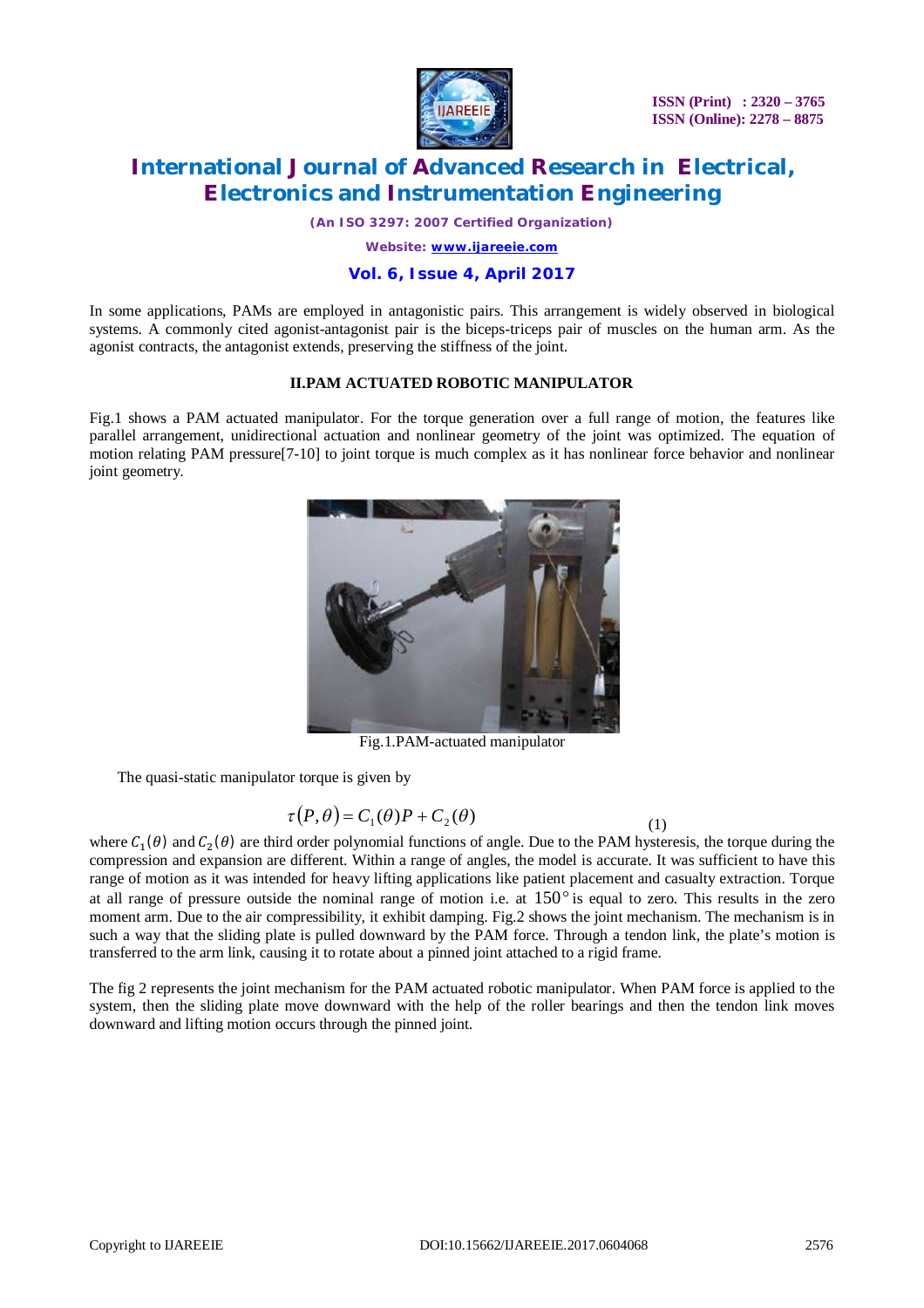

(2)

# **International Journal of Advanced Research in Electrical, Electronics and Instrumentation Engineering**

*(An ISO 3297: 2007 Certified Organization)*

*Website: [www.ijareeie.com](http://www.ijareeie.com)*

**Vol. 6, Issue 4, April 2017**



Fig.2. diagram of joint mechanism

For the single degree of freedom, equation of motion is given by

$$
\tau(\theta) = I\ddot{\theta} + b\dot{\theta} + mgr\sin\theta
$$

where *I* is the inertia of rotating arm link, *b* is the viscous damping, *m* is the mass of the link, *g* is the gravitational constant and r is the distance between the joint and the link centre of mass. State space form of the transfer function is obtained as

$$
A = \begin{bmatrix} 0 & 1 \\ -8.75 & -0.25 \end{bmatrix}, B = \begin{bmatrix} 0 \\ 1 \end{bmatrix}, C = \begin{bmatrix} 1 & 0 \end{bmatrix}, D = 0,
$$

where  $m = 1kg$ ,  $r = 1.75cm$ ,  $g = 10m/s^2$ ,  $b = 0.5$  and  $I = 2kg - m^2$ .

### **III. CONTROL STRATEGIES**

This section describes the design of two controllers- PID and Linear Quadratic Regulator Control.

## *A. PROPORTIONAL-INTEGRAL-DERIVATIVE (PID) CONTROL*

PID control is a feedback strategy widely used in industrial applications. The controller input, voltage to the PAM is given by

$$
u(t) = k_p e(t) + k_I \int e(t)dt + k_p \dot{e}(t)
$$
\n(3)

The control signal constitutes three user-defined gains: the proportional, integral and derivative gain  $k_p$ ,  $k_l$ , and  $k_p$  respectively.

## *B. LINEAR QUADRATIC REGULATOR (LQR) CONTROL*

Optimal controllers, i.e., controllers that are the best possible, according to some figure of merit, turn out to generate only stabilizing controllers for MIMO plants. In this sense, optimal control solutions provide an automated design procedure – we have only to decide what figure of merit to use. The linear quadratic regulator (LQR) is a well-known design technique that provides practical feedback gains.

For the derivation of the linear quadratic regulator, assume the plant to be written in state-space form  $\dot{x} = Ax + Bu$ and that all of the n states x are available for the controller. The feedback gain matrix K is implemented as  $u = K(x - x_{desired})$ . The system dynamics are then written as: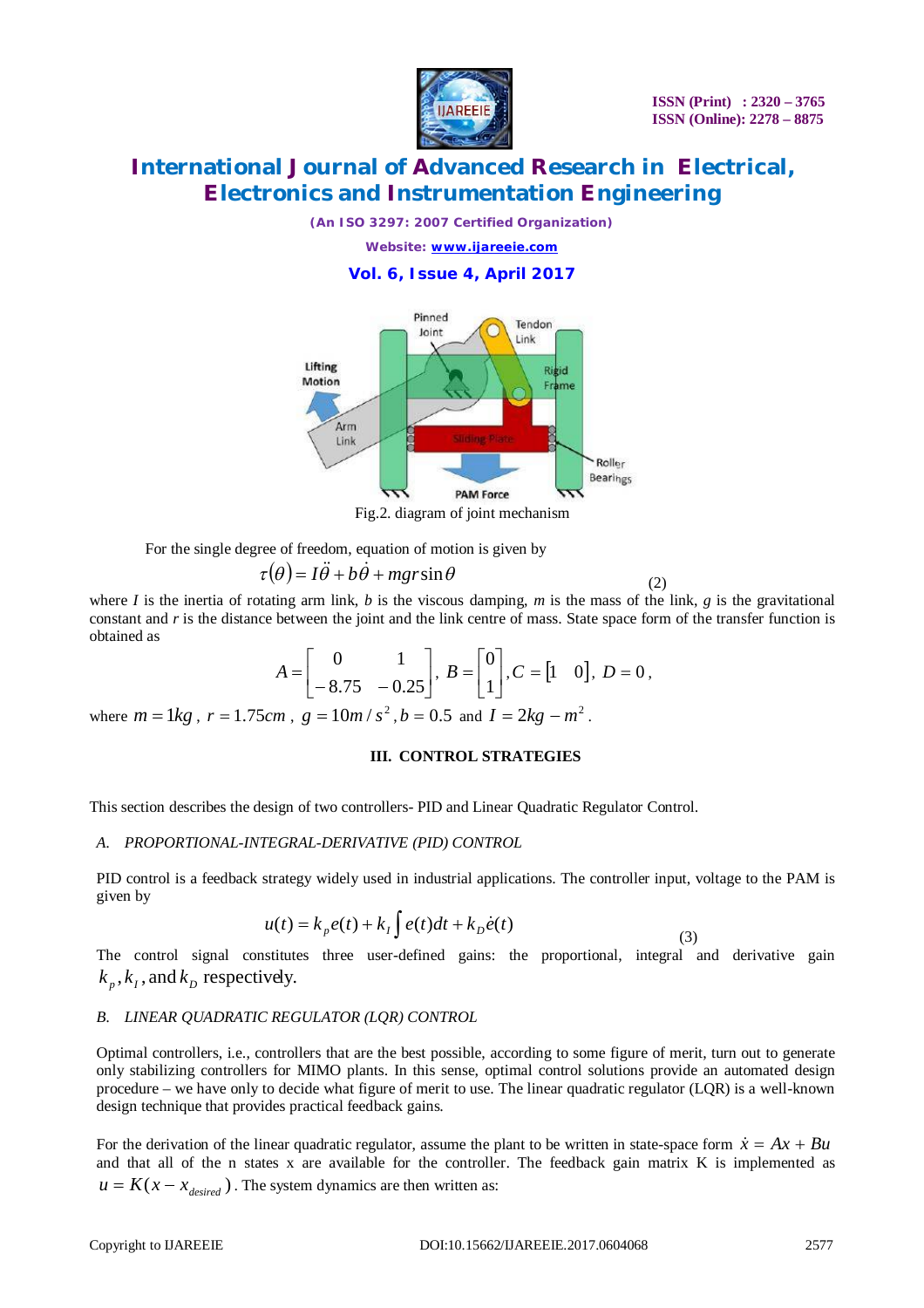

*(An ISO 3297: 2007 Certified Organization)*

*Website: [www.ijareeie.com](http://www.ijareeie.com)*

#### **Vol. 6, Issue 4, April 2017**

$$
\dot{x} = (A - BK)x + BKx_{desired}
$$
\n(4)

*desired x* represents the vector of desired states, and serves as the external input to the closed-loop system. The "*A*matrix" of the closed loop system is  $A - BK$ , and the "*B*-matrix" of the closed-loop system is  $BK$ . The closed-loop system has exactly as many outputs as inputs: n. The column dimension of *B* equals the number of channels available in u, and must match the row dimension of  $K$ . Pole-placement is the process of placing the poles of  $A - BK$  in stable, suitably-damped locations in the complex plane. The fig 3 shows the block diagram of LQR controller.



Fig 3.Block diagram of LQR controller

#### **IV. SIMULATION RESULTS**

#### *A. PID Control*

Tracking response of the PID controller is given in the fig 4. Even though it tracks the path it undergoes overshoot and the settling time is high. So to reduce these factors, optimal control is used.



Fig 4. Angle versus time curve using PID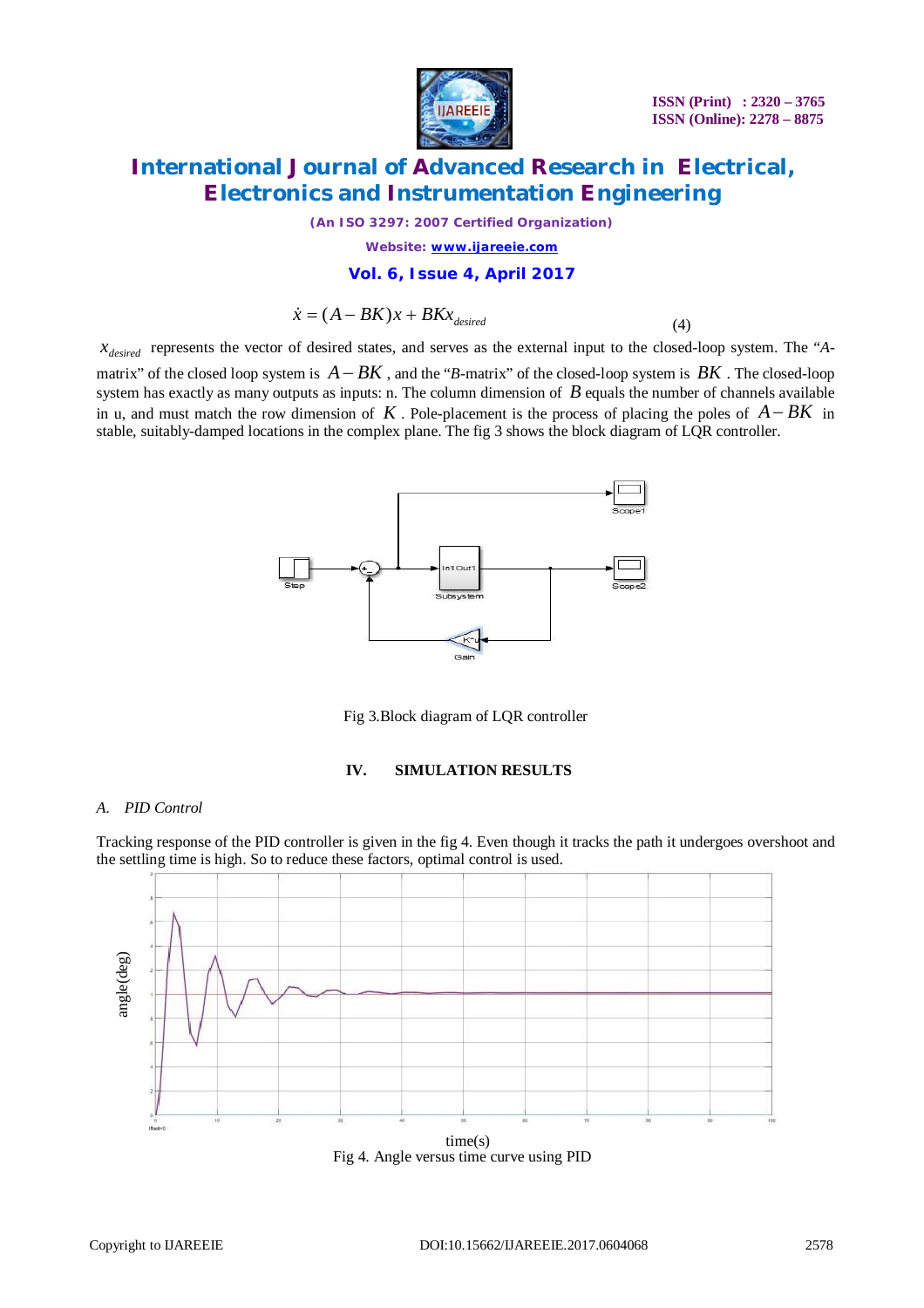

*(An ISO 3297: 2007 Certified Organization)*

*Website: [www.ijareeie.com](http://www.ijareeie.com)*

### **Vol. 6, Issue 4, April 2017**

#### *B. LQR Control*

LQR control shows a better response with better overshoot and the settling time is very much less as compared to PID controller.



Fig 5. Angle versus time curve using LQR

#### **V. CONCLUSIONS**

PID and LQR are the two control strategies has been proposed and implemented under robotic manipulators driven by pneumatic artificial muscles. PID undergoes tracking but the settling time is very high. By using LQR controller it has been able to reduce the settling time and hence got a better response with less overshoot.

#### **REFERENCES**

- [1] Ryan M Robinson, Curt S Kothera, Robert M Sanner and NormanM Wereley, "Nonlinear control of robotic manipulators driven by pneumatic artificial muscles",*IEEE/ASME Trans. Mechatronics* vol.21,no.1pp.55-68, Feb.2016.
- [2] P. K. Jamwal, S. Q. Xie, S. Hussain, and J. G. Parsons, "An adaptive wearable parallel robot for the treatment of ankle injuries," *IEEE/ASMETrans. Mechatronics*, vol. 19, no. 1, pp. 64–75, Feb. 2014.
- [3] P. Beyl, M. Van Damme, R. Van Ham, B. Vanderborght, and D. Lefeber, "Pleated pneumatic artificial muscle-based actuator system as a torque source for compliant lower limb exoskeletons," *IEEE/ASME Trans.Mechatronics*, vol. 19, no. 3, pp. 1046–1056, Jun. 2014.
- [4] Y.-L. Park, B.-r. Chen, N. O. P´erez-Arancibia, D. Young, L. Stirling R. J. Wood, E. C. Goldfield, and R. Nagpal, "Design and control of a bioinspired soft wearable robotic device for ankle–foot rehabilitation," *Bioinspiration Biomimetics*, vol. 9, no. 1, art. no. 016007, pp. 1–17, 2014.
- [5] H. Nho and P. Meckl. (2003, Jun). Intelligent feedforward control and payload estimation for a two-link robotic manipulator. *IEEE/ASME Trans. Mechatron.*[Online]. *8(2)*, pp. 277–283. Available: <http://ieeexplore.ieee.> org/lpdocs/epic03/wrapper.htm?arnumber=1206484
- [6] M.M. Fateh and A. Izadbakhsh, "Robust control of a high-speed manipulator in state space," *Int. J. Aerosp. Mechan. Eng.*, vol. 1, no. 1, pp. 38– 43, 2007.
- [7] T. Vo Minh, T. Tjahjowidodo, H. Ramon, and H. Van Brussel. (2010, Apr). Cascade position control of a single pneumatic artificial musclemass system with hysteresis compensation. *Mechatronics*. [Online]. *20(3)*, pp. 402–414. Available: <http://linkinghub.elsevier.> com/retrieve/pii/S09574 15810000516
- [8] P. Carbonell, Z. Jiang, and D. Repperger. (2001). Nonlinear control of a pneumatic muscle actuator: Backstepping vs. sliding-mode. presented at the . 2001 IEEE Int. Conf. Control Applications [Online]. 2, pp. 167– 172. Available: <http://ieee>xplore.ieee.org/lpdocs/epic03/wrapper.htm? arnumber=973858
- [9] D. Cai and Y. Dai. (2003, Nov.). A sliding mode controller for manipulator driven by artificial muscle actuator. *Electron. Commun. Japan (Part III: Fundamental Electron. Sci.)* [Online]. *86(11)*. pp. 57–64. Available: <http://doi.wiley.com/> 10.1002/ecjc.10046
- [10]J. H. Lilly. (2003, Sep.). Adaptive tracking for pneumatic muscle actuators in bicep and tricep configurations. *IEEE Trans. Neural Syst. Rehabil.*